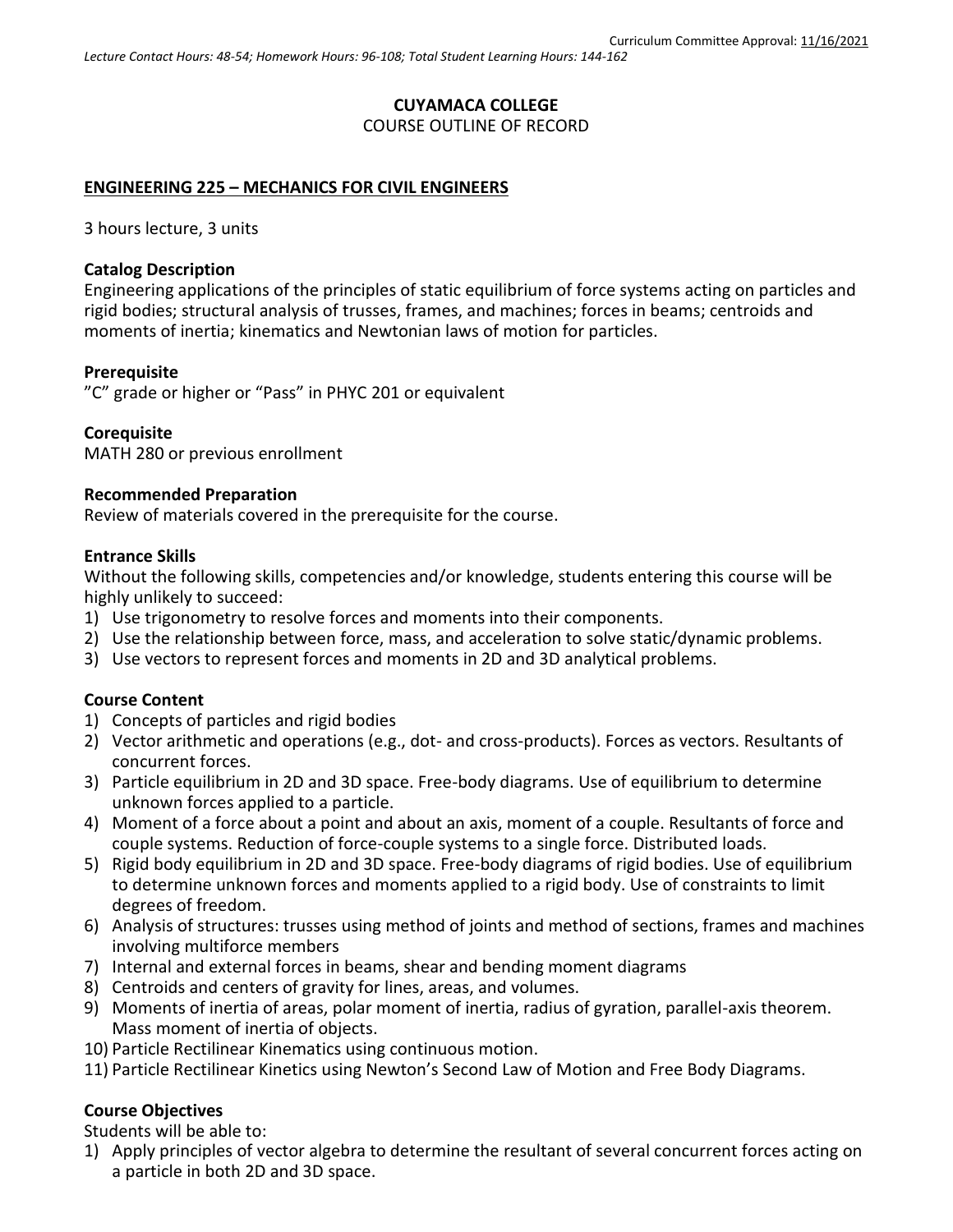- 2) Apply the principle of particle equilibrium and #1 above to determine unknown forces acting on a static particle.
- 3) Apply cross- and dot-products of vectors to determine the moment of a force about a point in space and an axis in space.
- 4) Simplify a system of forces and couples applied to a rigid body into a single resultant force and couple.
- 5) Apply the principle of rigid body equilibrium and #4 above to determine unknown forces and moments acting on a static rigid body. Determine reactions at supports for 2D and 3D rigid bodies, recognizing if these reactions are statically determinant or indeterminant.
- 6) Perform basic structural analysis of trusses using the methods of joints and sections. Perform basic structural analysis of frames and machines.
- 7) Calculate the internal forces within beams subjected to various types of loading and supports and draw shear and bending moment diagrams.
- 8) Determine centroids and centers of gravity of mathematically definable areas and bodies as well as composite areas and bodies made of standard geometric shapes.
- 9) Determine the area- and mass-moments of inertia and the radii of gyration of mathematically definable areas and bodies, as well as composite areas and bodies made of standard geometric shapes.
- 10) In general, model real-life mechanically static situations both graphically and mathematically, applying simplifying assumptions as needed while estimating the effects those assumptions have on the solution. Identify those situations that cannot be modeled using particles or rigid bodies.
- 11) Describe and compute the position, velocity, and acceleration (the kinematics) of particles in rectilinear motion.
- 12) Apply Newton's Second Law to determine the relationship between applied forces and resulting motion (the kinetics) of a particle.

# **Method of Evaluation**

A grading system will be established by the instructor and implemented uniformly. Grades will be based on demonstrated proficiency in the subject matter determined by multiple measurements for evaluation, one of which must be essay exams, skills demonstration or, where appropriate, the symbol system.

- 1) Classroom assessment tools, possibly including reading quizzes, concept quizzes, attention quizzes, muddiest point questions, lecture activities working through example problems with students, and one-minute papers that measure students' ability to apply concepts discussed in class. An example would be a multiple choice question answered using an audience response system in which students rapidly compute forces in a few members of a truss using the method of sections.
- 2) Homework that requires students to interact with the course material and to evaluate their ability to extend the classroom and reading experience to novel situations. Questions are almost exclusively word problems. An example would be a problem in which students determine whether a refrigerator being pushed by a man will tip or slide.
- 3) Periodic quizzes, midterm examinations, and/or projects to evaluate student learning and retention of the material on the time scale of weeks. Questions are mostly word problems but with some short answer conceptual questions. An example would be a problem in which students determine whether a refrigerator being pushed by a man will tip or slide. An example project is designing a structure and determining mathematically why the structure does not tip.
- 4) Final examination or project to evaluate students' ability to integrate the course material as a whole and to assess overall retention of the material. Questions are mostly word problems but with some short answer conceptual questions. An example would be a problem in which students determine whether a refrigerator being pushed by a man will tip or slide. An example project is designing a structure to hold an established load.

# **Special Materials Required of Student**

Scientific graphical calculator, engineering graph paper/pencil